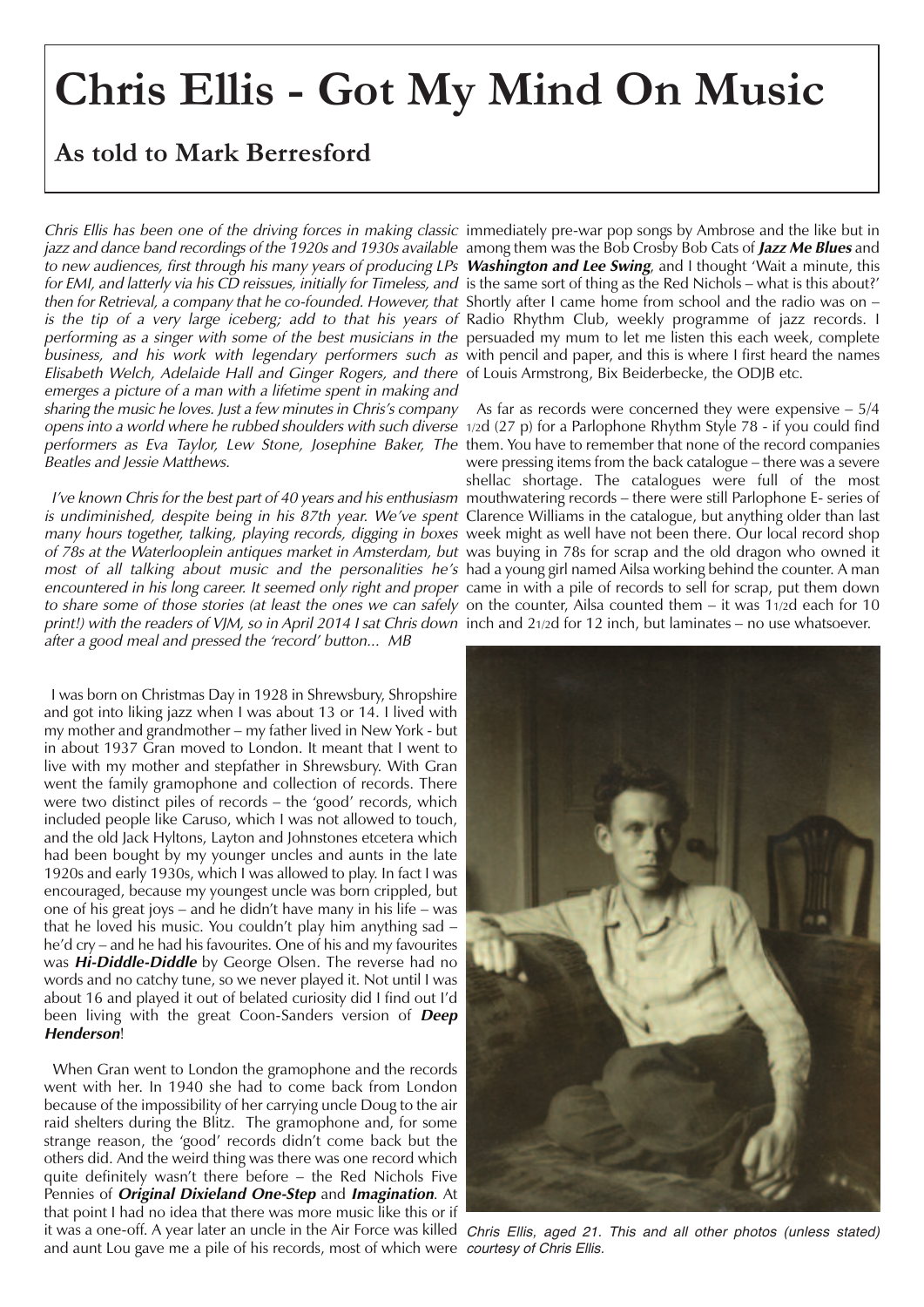

*Chris singing with the Magnolia Jazz Band, Shrewsbury, early 1950s.*

dropped dead – the top record was a Victor by the ODJB **Royal** Band, and all that had to go. No, it wasn't the THE Magnolia Jazz **Garden Blues**. I'd never even seen a Victor, let alone an ODJB, Band – that was Mick Mulligan, but they were good – once we so I picked out a shilling's worth – 8 records. Ailsa says "Here, were billed as the Mongolian Jazz Band – I wish I still had the give me that shilling back and go before the old dragon comes poster! So I moved to London for £11 gross a week, which after back – if she finds out I'm doing this I've lost my job." Among tax and insurance came down to £8, out of which I had to pay the eight was the Victor of **Who's Sorry Now** and **Snake's Hips** rent, food, everything else. All my friends thought I was mad. by the OM5, Thomas Waller and Morris Hot Babies **Savannah Blues** and **Won't You Take Me Home** on HMV, the Victor Benson Orchestra of **House of David Blues**, a purple Parlophone sponsored radio promotions on Radio Luxemburg – he was of Boyd Senter's **Bluin' the Blues** and **Clarinet Tickle** with introduced to me as "He's our jazz expert." Considering his wonderful Eddie Lang – but I'd no idea who Eddie Lang was at involvement with George Webb and others I was quite prepared that point! They are all still on my shelf to this day. This gave me to believe that. He was not prepared to believe that I was the idea that maybe I should be looking in second-hand stores – anything but an impostor, and for the next few weeks I got and that's how I started junkshopping!

## MB – Did you have any collector friends at this time?

No. The first fellow traveller I met was when I went to work – I and he was there, safe as houses. Quite apart from which he was 15 and I worked for the Great Western Railway as an enquiry knew everybody- for example every Monday he would have clerk at Shrewsbury station. Also working there was a rather lunch with Brian Rust, and he introduced me. Through him I met snooty older guy named Len Page and I came in one day with a John R.T. Davies, Ron Jewson, Norman Stevens, Laurie Wright new 'find' and he made some sneering remark about it probably and Pete Seago, the inner circle of London collectors. being the latest pop hit. I said "No, I don't buy that sort of music – this is jazz". "Oh" he said, and it turned out that he was a jazz fan too. He'd been evacuated from Westcliff-on-Sea in Essex. A doing was trying to sing. I love singing – I'd rather sing than eat year or so later Len was called up to do his National Service and – but I didn't think I stood a cat in hell's chance of getting work his parents moved back to Essex and shortly after – in 1947 - I singing in the 'Big City.' It was Skrim again who got me my first was called up myself. I found myself stationed in London, which chance – he was still playing guitar on all sorts of sessions here meant that it was easy to get down to Westcliff on Sea, and on and there and one evening he said he doing a little session that Saturdays I would go over to Len's and we go junkshopping and night at a club in the Old Brompton Road run by a guy called playing records together. I remember on one of those trips Alan Leat. Alan was a very bad guitar player but he had a good finding the Margaret Johnson of E **Flat Blues** in Southend, and I ear for musicians and got very good people down there, and

bought new over the counter the Erskine Tate **Static Strut** and **Stomp Off Let's Go**. Len went crazy when he heard it so he went out to buy a copy too and that's when we discovered that two takes of **Stomp Off Let's Go** had been dubbed on the Brunswick issue – no one believed us for years! Len was lucky enough to get the rare take and I didn't find one of my own until a couple of years ago.

During my National Service, I had spent many happy evenings at places like the Humphrey Lyttleton Club, and heard a lot of live Trad jazz – people like Freddy Randall, Humph and the like, and Len Page had by then become the banjoist of the Crane River Jazz Band – I don't think John R.T. (Davies) was with them at that point – he was still doing his National Service. I returned to Shrewsbury, and went back to singing with a local dance band, which I'd been doing since I was 16, but I wanted something more, so when a trumpeter called Mike Farren moved to town we started a Trad band. Sadly he died a couple of years later of a rare blood condition. I also met a guy called Dave Lambert – Dave was in the Army based locally, and when he was demobbed would cycle from Stoke Newington in London up to Shrewsbury and I in turn would go down to stay in London and we'd go out junkshopping. We'd come back tottering under the weight of 78s and from then on the collection grew.

I was standing there looking as she paid him and I nearly earning a tidy sum on the side singing with the Magnolia Jazz In 1960 or '61 I was working as an ice cream supervisor for Lyons in Shrewsbury and bored out of my head. It was a good job but it was so boring; I wanted something to do with music but I had no training – I still can't read music. I wrote to all the major record companies but only EMI had the politeness to reply – 'nothing at the moment but we'll keep your details.' Amazingly a few weeks later I got a letter to say they had a vacancy and would I like to go down and see them. The vacancy they had was basically the office boy – a very overage office boy! The wages were less than I was earning in Shrewsbury, plus I was

> At EMI I met Neville Skrimshire – 'Skrim' - he did all the EMI catechised whilst he found out if I knew anything about jazz. Once he found out I did he was my 'open Sesame'. A great guy – wonderful rhythm guitarist, not a soloist, but when you'd got Skrim behind you, you could lean safely right back on that beat

> When I first arrived in London the last thing I was thinking about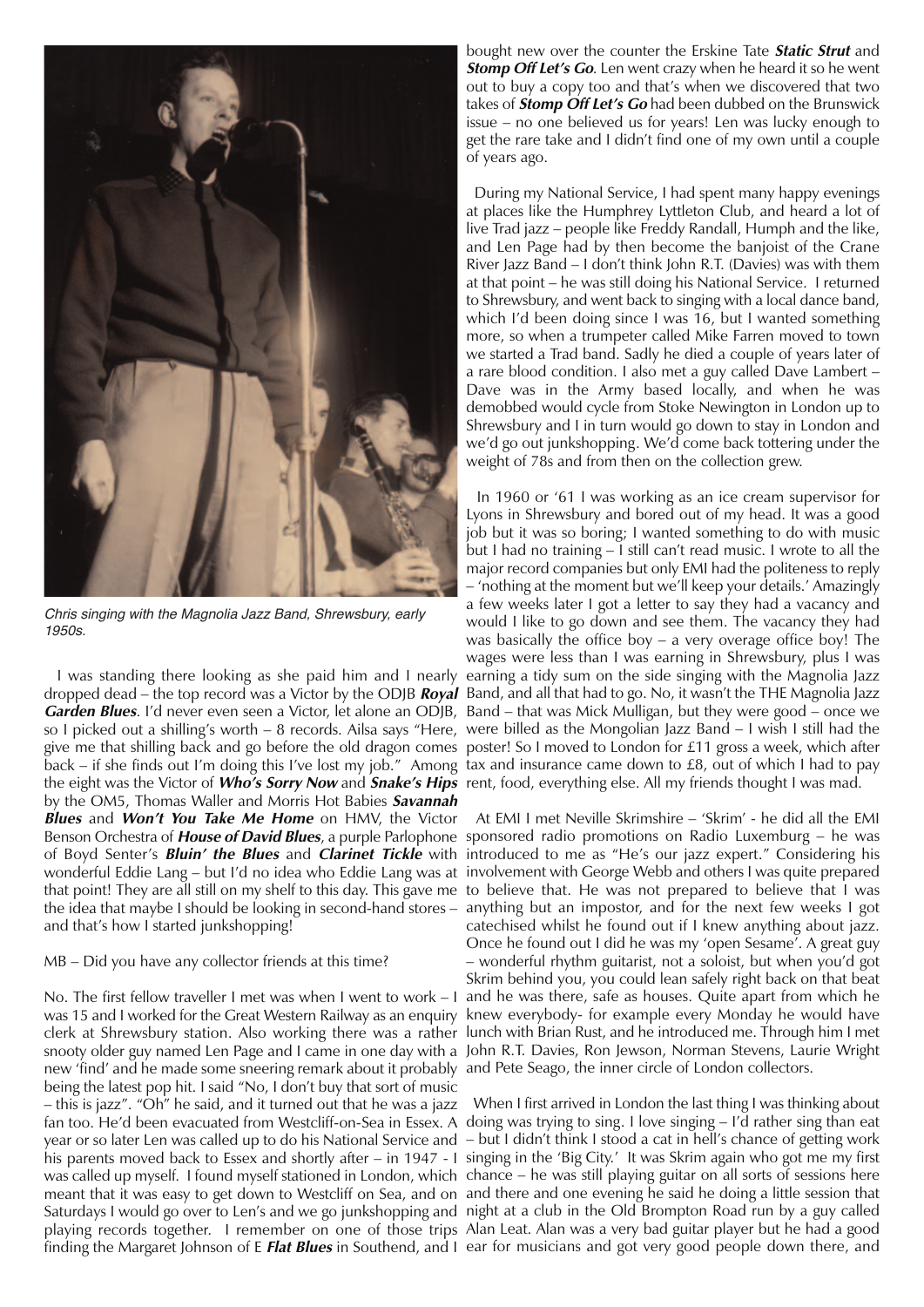

John Altman, Digby Fairweather and Chris Ellis at Hamburger Heaven, Old Brompton Road. Photo courtesy John Altman

Skrim said "Why don't you come down and listen?" There was face, and every number he was quoting from was by Harry Fred Hunt on piano – a beautiful player – Dave Shepherd on Warren who wrote 'September in the Rain.' There aren't many clarinet and Al Wynette on trumpet. It was a great night and so people who could do that! I started going down regularly and often took some friends, and there came a point when it was going to be a birthday of one of my friends and she was living in a great big old flat in a near-Complaints Department, which was terrible, so I talked my way empty block, because the leases were running out and it was into the role of Assistant Manager, British Pop Promotion, just going to be redeveloped. She said 'Do you think the boys will before the Beatles arrived. I was promoting Cliff Richard, The come over to play for my birthday?" So I Said "you'd better ask Shadows, and eventually The Beatles. If I had kept a fraction of them yourself!" So these top musicians came to her birthday what went through my hands I would be incredibly rich. Every party as did a couple of old friends who knew me from white label test pressing of every single and LP came through my Shrewsbury who knew I could sing. One of them said "Oh, come hands and I could have kept them all. One of my jobs to place on, do a number." I can't remember what I sang but at the end the first pressing orders with Hayes and to apply for gold discs to of it one of the band said 'Why didn't you tell us you sang? You're the New Musical Express, who organized them in those days. singing with us next week."

– it was always some who said "Would you…?" One of the the meantime I discovered that we had joint rights with CBS on regular jobs I landed, basically thanks to Skrim, was working for the old OKeh catalogue up to mid-1931, I think. The one proviso Peter Boizot, who founded Pizza Express but also ran a chain was that if they were used they had to be sold at full price, but called Hamburger Heaven, including one in the Old Brompton at that stage nobody was doing anything. So I asked if I could Road. He put me in there with Skrim, Alan Leat and A.N. Other have a go, but was told that anyone who had touched it in the musician, which could be variable – you never knew, and we did last few years had lost money, but if I wanted to do it in my own that gig for years. My favourite musician among the people there time, OK, but if it loses money then they'll stop it. So in 1962 or was John Altman, who is a master of all the reeds, but his baritone 1963 I started the Parlophone Jazz Classic series. The first one playing is out of this world, as is his breadth of knowledge of was called 'Jazz in the Making' and I got into trouble because I popular songs. To give you an example - I'd be singing used the 12" Columbia of **Tiger Rag** by the ODJB, and this was 'September in the Rain' and John would be behind me on a Parlophone issue. baritone, quoting different numbers with a wicked grin on his

One thing I'm proud of is I never ever looked for a job singing we'd have a million sold before anything went into the shops. In In the meantime I moved from general dogsbody to EMI's George Martin's office would ring down to say they had a new Beatles coming and I immediately apply for a gold disc because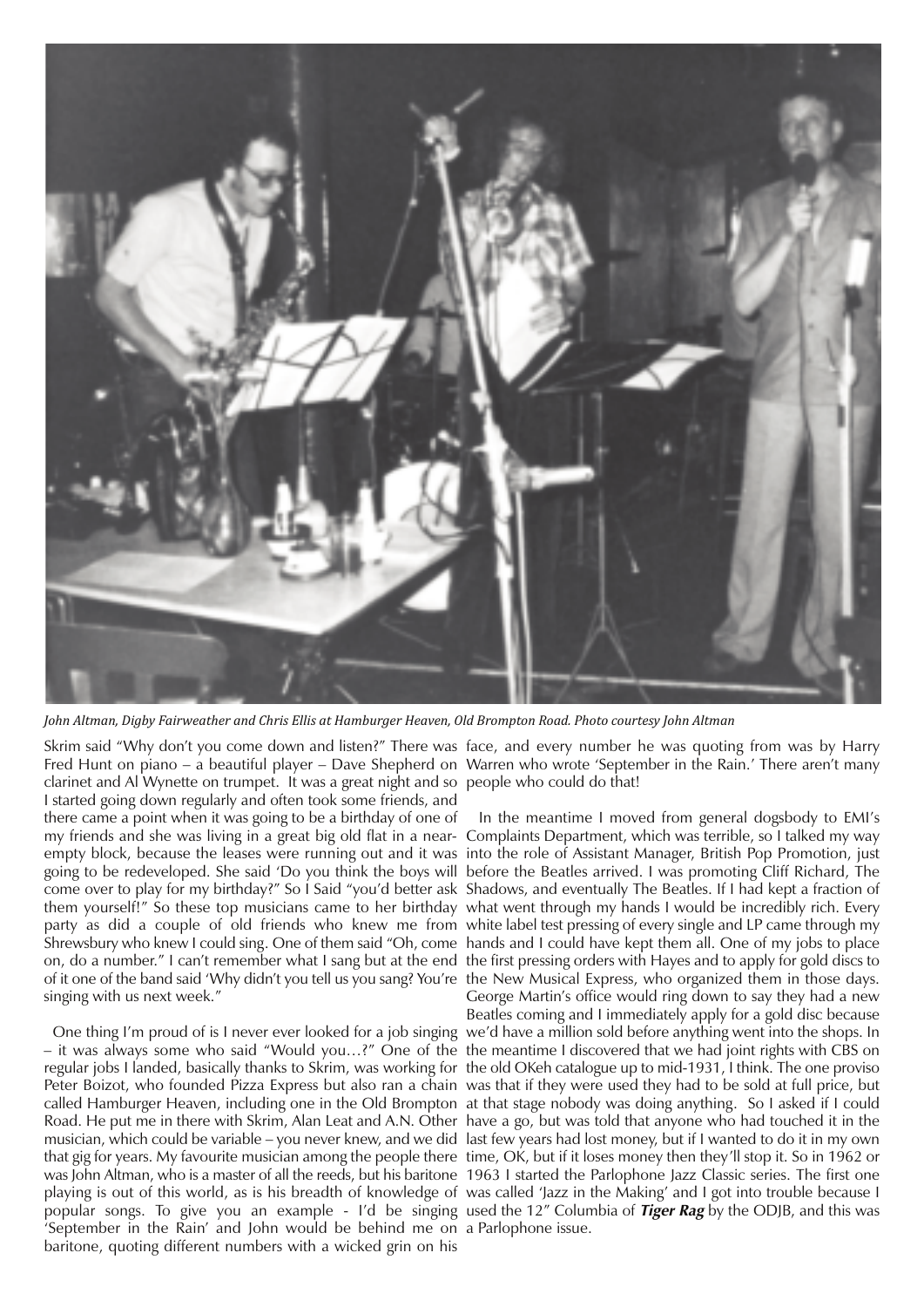were done by a very nice man called Lawrie Bamber, and he had different-sized styli you got rid of needle chatter. I'd also had been an engineer for years – he told me he had been the installed a turntable that played in reverse on the theory that engineer on the 1934 Joe Venuti London sessions, and he was maybe the groove wall on one side wouldn't be as worn as the very close to retirement and was working out his time in Room other, so slowly I took charge. I was halfway through the Louis 13, the Transfer Room. When Lawrie retired they gave the work Armstrong Hot Fives and Sevens when Johnny Wadley decided to a man called Gadbsy-Toni, highly respected in classical circles to leave and go it alone; luckily there was a guy called Peter for his transfer work, but he hated anything not classical. By then Bown who had been one of the top 'pop' engineers but whose I was landed with Music for Pleasure as well, and the first album tastes were a little passé by then but he was a nice guy and was he had to do for me was an MFP of Paul Robeson, and I wasn't prepared to do the button-pushing. happy – it was obvious he hadn't paid any attention to it at all. I went to see Ken Townsend, who was in charge of the studios and When I first started at EMI there were still a lot of people there told him I wasn't happy with his work and that he had a guy there who had been there pre-EMI, like lovely Bob Dockerill, who had working as a cutter but I knew that he could do transfer work started as an office boy at 14 years old at Columbia's City Road and loved the music and that was Johnny Wadley. I got Johnny office in about 1916, and went on until he was 80. When they to do the transfers but I soon realized that the top range of his left City Road and moved to Hayes because of the war (WW2) hearing had gone completely, so it ended up with me setting all they were told to leave everything where it was. Bob disobeyed the equalisations. Johnny just pushed the buttons – I wasn't this and brought two tea chests containing Regal and Columbia allowed to! We were told to roll everything off at 4000 kHz but catalogues; if he hadn't brought those we wouldn't have a single I disregarded that and recall that Lew Stone's **Caranga** peaked catalogue! And they told him off for bringing them! There was at 17k – I told them that we couldn't do these heavy top cuts still a lot of old rivalries when I started – "Oh, he's a Columbia because they sounded as if the music was coming through heavy man" or "Oh, he's an HMV man" – that still went on. George blankets. The guy who designed the equipment at Abbey Road Port, who was in charge of the archives in those days was was a genius, but he left without telling anybody how to fully use definitely an HMV man, and for the first few years after the it! So I was mucking around one day and thought "I wonder what merger, nothing went into the archive from Columbia or this does?" I discovered that there was a notch filter, but I didn't Parlophone, even post-EMI material; this went on for ages until know what it was at the time and nobody had used it. I realized somebody realised what was happening and said "Hey! This is that I could hone in on certain areas and take out noise and hiss the EMI Library, not the HMV Library!" So I'd go to pull

At that point the transfers were done at Abbey Road, and they and leave the top open. I'd already discovered that if you use



*Chris and John Wadley in Room 13 at EMI's Abbey Road studios.*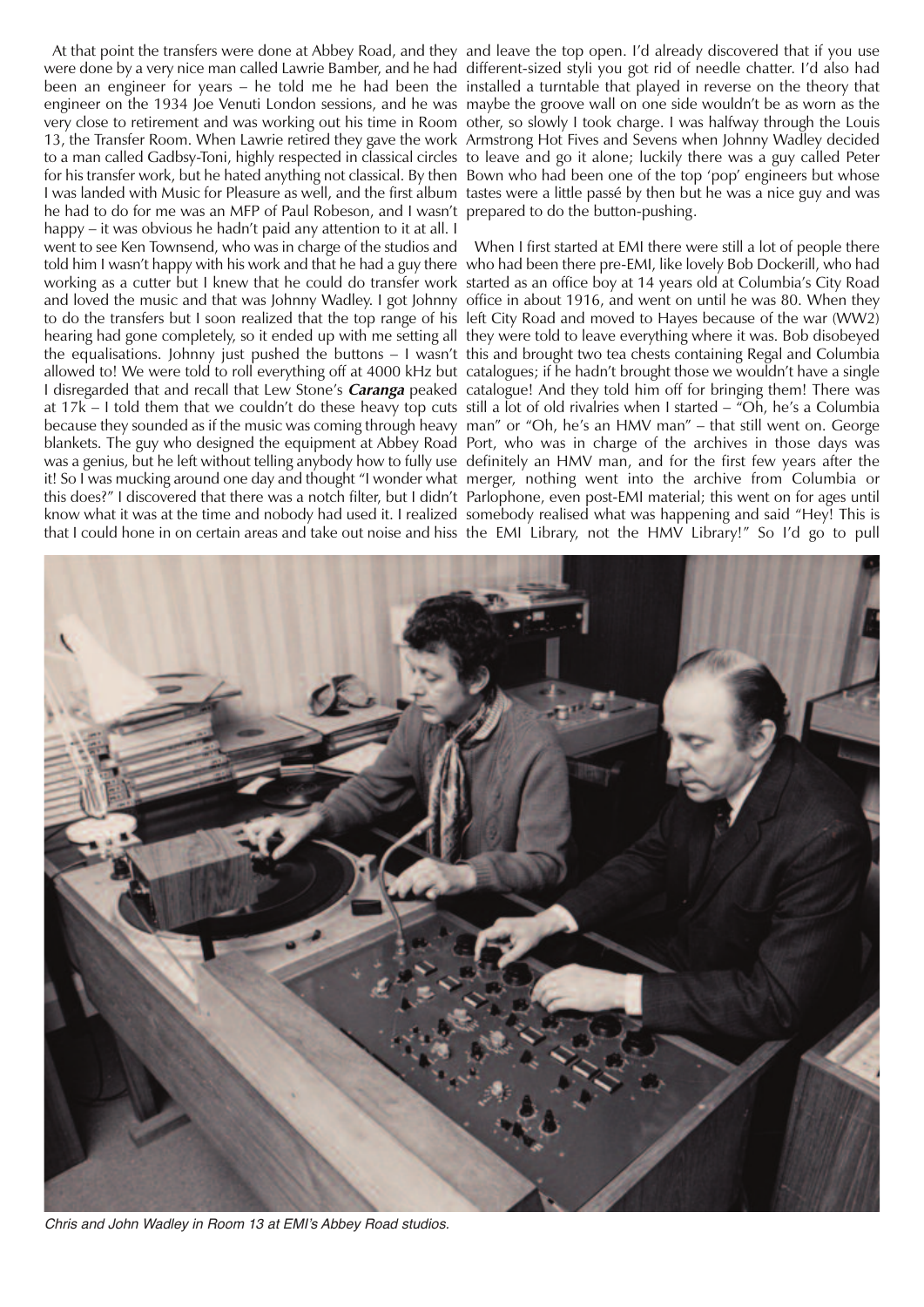something out from pre-1933 on Columbia or Parlophone only Dick went back to the States to work on the Bix book. to be told "We haven't got it." I personally rescued the only surviving Columbia recording day books from Abbey Road – they were about to be dumped in the furnace! There was an guess what I've found! Williams College in Massachusetts have unfinished one from about 1924 to the beginning of 1926, then got the entire Paul Whiteman archive – the original music and there was one from 1926 which went right on through into the arrangements, some of them have hand written annotations from 1940s. For years I had them in my office. Up until finding them people like Bix on them. There's stuff there they never recorded. we couldn't date any Columbia sessions accurately, and it's Wouldn't it be wonderful if we could put an orchestra together through them I can state categorically, despite what the books and play some of them?" I said "Yes, sure, a 30-piece orchestra. say – that the 1930 Columbia Noble Sissles are all dubs. The Where are you going to get the money, and who's going to be ledgers give the date that the transfers were done, because the interested – Whiteman isn't exactly flavor of the month." A recording level was too high and by then the band had gone back couple of weeks later I got another call: "We're going to do the to America.

knew through Storyville magazine – I was one of the original who else do we get? You know the British musicians, I don't." I 'Storyville Team' but I had to drop out very quickly because of said "Wait a minute, every attempt I've heard – even the ones my work at EMI; I was often working on Sundays and couldn't by Whiteman himself on Coral have been awful, mainly because spare the time to spend running around the table collating pages  $\,$  they got the rhythm section completely wrong." The only thing I of the magazine. Laurie said 'I've been in touch for some time could think was to get someone in each section who could still with this American guy called Dick Sudhalter who's been working play and whose career went back far enough that they know how for UPI in Germany, but he plays trumpet and he's rather like this stuff was played, and they can show the rest of the section Bix. He's been posted to London, and by coincidence there's how the phrasing should sound. Well I got hold of Laurie Gold, another American guy Dick knows called Henry Francis and he's Harry's brother – a brilliant tenor sax player who never got his coming to England and he plays rather Waller-ish piano." "Can due – he was Britain's Eddie Miller. He was EMI's band booker you put together a band for a one night stand at the Lord at that time, so I told him what I needed – his brother almost Rookwood in the East End as a 'welcome to Britain for them?' selected himself as we needed him on bass sax for **San** apart from So inevitably I got Skrim, John R.T. Davies and Alan Cooper and anything else. George Hurley, who had been violinist with Fred Keith Nichols on trombone, and everybody had a ball; so much Elizalde at the Savoy and was a great friend of Matty Malneck, so that at the end of the evening someone said "We've got to so he really knew how this stuff sounded. Alongside him on violin keep this together." This became what Laurie called 'The Anglo-we had Reg Leopold, on piano Pat Dodd, Jock Cummings on American All Stars', which I objected to very strongly because we drums, Tommy McQuater on trumpet; Al Baum who'd been on were not stars and eventually I got it changed to 'The Anglo-the Bond Street Swingers session led the saxes. The rest was filled American Alliance.' We did a few radio things and not very many with the absolute best young guys who could sight read – most gigs and a couple of albums with Eva Taylor and Bill Rank, then of them thought they were going to have an easy ride and when

One day I got a phone call from Laurie Wright, who I already be Trumbauer, I'll be Bix, Keith Nichols can do Bill Rank. Now, A short while later I got a call from Dick saying "You'll never Whiteman stuff. Camden council is starting a jazz festival at the Roundhouse and we've got the opening concert. John R.T. will



The Anglo-American Alliance, Burnham, 1968. L-R: Laurie Wright, Henry Francis, Dick Sudhalter, Bill Rank, John R.T. Davies, Neville *Skrimshire. Mark Berresford Collection.*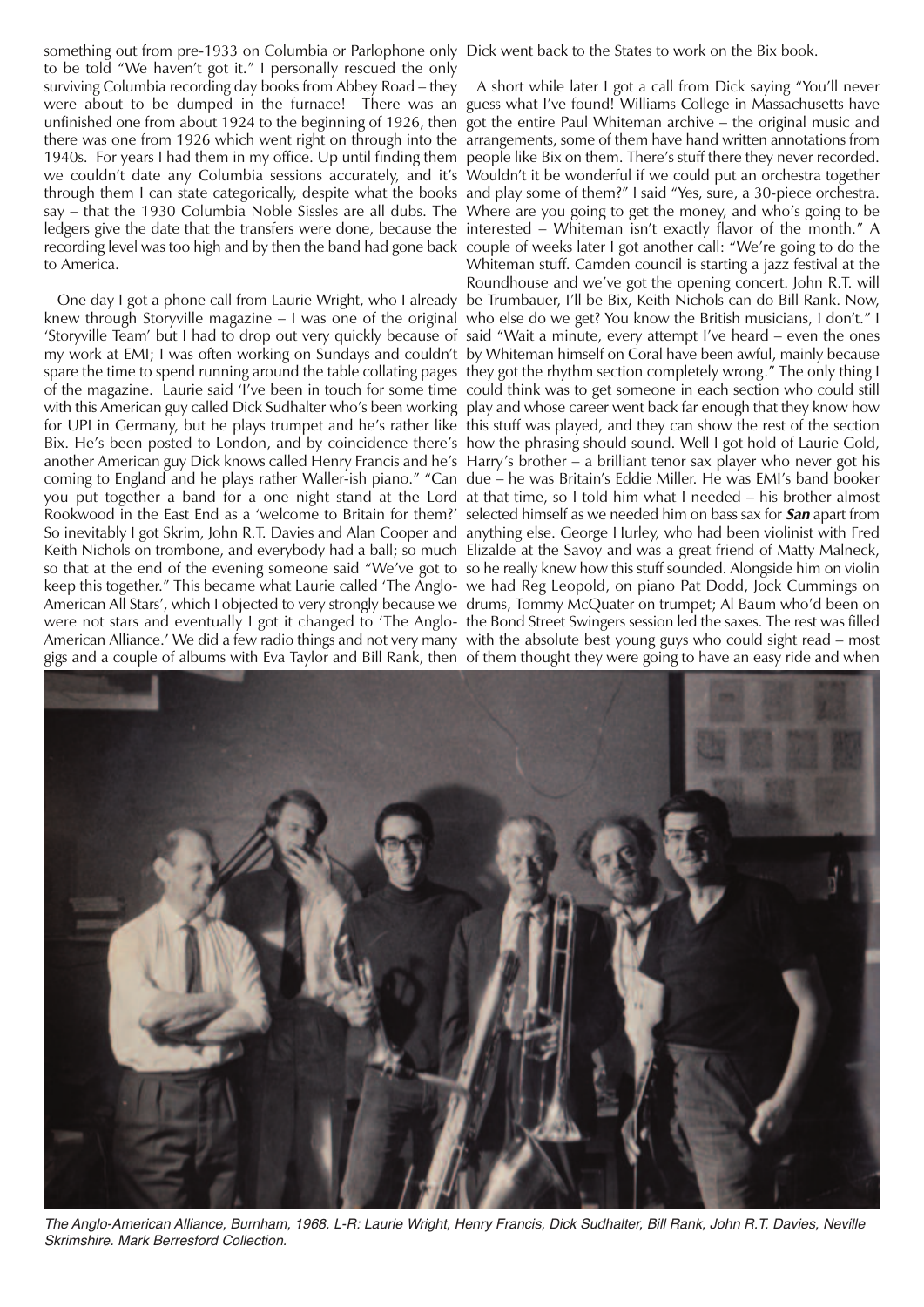they looked at those arrangements they went 'Huh?' But they all In the meantime, Capitol Records started to play up because arrangements.

rang me to say that the printer had let them down and they job had disappeared. He said 'I've two hot potatoes here – you needed a compere – we were going to have printed can have these or I'm sorry, we'll have to say goodbye. I'll tell programmes. I said "It's your band, you do it," but he said "I'm you now, nobody wants them – one is World Record Club". way up in the trumpet section, you're the only one near a mike." Everybody hated World Record Club – the people who ran it Now, I had not talked before on a microphone in public – were demanding and very difficult to deal with. To make matters singing, yes, but not introducing the numbers. I was already worse, the old agency system was still in operation – the idea of worried about the keys I was going to have to sing in – the parts EMI having anything to do with mail order was anathema the were written for Bing, who was a lightish baritone with an dealerswould have gone mad if they knew that EMI owned half extension into tenor; I'm a lowish baritone with an extension into of World Record Club! Then along came our Chairman, Sir bass. Dick said 'Put you tightest pants on – nobody else knows Joseph Lockwood, who had recently been to America and had how this should be sung." The only number I got to sing in my seen the first 'rack job' labels – they put them in anywhere that own key was **Mary** which has a two-bar modulation in and out had room for a rack of 100 LPs. He came back and said we had of the vocal and is only accompanied by the rhythm section, so to have a 'rack job' label, which caused great consternation - the that was easy. In the end I thought "Oh well, who's going to come fact we would be selling LPs at half the price of the cheapest and see it anyway."

street, but I thought that must be for people buying tickets for provide the music. We had a bottomless pit of source material the other acts on later dates – we expected a half-empty house. but nobody had even thought of going back even beyond the LP As it was you couldn't have got anyone else in with a greased period, saying that nobody would be interested in old records shoehorn – I think we broke every fire regulation in sight! I and, besides, you'd never get a good enough sound out of 78s. thought it was all going to be grey beards and grey heads – no! It We couldn't have anything from the last 3 years, nothing that was was beads, beads and medallions, I couldn't believe it.

concert we'd been booked for the Queen Elizabeth Hall, Fairfield all that the bottomless pit was turning into a very small well! So Halls, the BBC Jazz Club, a BBC special TV show and we'd been I had got to supply them and also World Records. I was piggy in booked to do an LP. They wanted to book us for a tour of the the middle – if I gave something to MFP, World Records would Continent until they discovered how much it would cost. In the hate me and vice versa. Either way our own sales staff hated me end the whole thing was too expensive to carry on, but I'm very as World Records and MFP had their own sales teams using our proud of it. One day shortly after I got a call from Alan Dell, who repertoire, so they weren't getting any money. So I was the most presented 'The Big Band Sound' on the BBC asking if I was doing unpopular man in EMI! anything that evening. I lived just around the corner from Broadcasting House, so I went over to see him present his programme. After two or three numbers he played Whiteman's criteria I'd been given, so in sheer desperation I sat down one **From Monday On** and at the point where the vocal comes in it night and thought "Who is buying this stuff? World Records, well opened into stereo there was me singing instead of Bing. He said it's not youngsters buying mail order, so it's probably older "That was one straight cut – the tempo is absolutely exact!" That generation. MFP, not kids – it's mums in the supermarket thinking tells you how good that band was. When they tried to do the that they used to like this." So I decided to take a chance – we same thing the following year in America with some of the did a special month's promotion on MFP doing 12 vintage original Whiteman musicians it didn't work.



*Chris sings, Spencer Clark blows, Hamburger Heaven. With apologies for the poor quality of the Polaroid image.*

loved it and they were the ones who wanted to keep the band the huge success of The Beatles had meant that they had going. They'd been led to believe that all this old stuff was suddenly lost their premier position as *the* pop record label in rubbish and they were absolutely knocked out by the Britain, and they still had enormous clout even though we owned Now, this was to be a one-off concert. The night before Dick called into the Managing Director's office and was told that my So comes the day we go along and there's a queue down the Italy for about a tenth of what we were paying and we would Anyway, we got through it and by the end of that one-off could get some life out of in the main catalogue. Once you cut them. EMI therefore did what EMI did best – they merged the two departments so they didn't get two sets of figures. I was record on the market. We went into partnership with Paul Hamlyn, the publisher, who would provide all the sleeves from remotely near the charts, nothing by artists still with EMI, no stereo recordings, absolutely nothing where they thought they

> It was nigh impossible to get hold of material that met the albums from 78s – Harry Roy, Sophie Tucker, Evelyn Laye, a real mixture. We also ran a competition, the first prize being a 'bullnose' Morris car. When it was over we discovered to everyone's amazement that the Harry Roy had sold 40,000 copies. But it wasn't enough – with MFP and the way it was structured you needed to sell at least 100,000, preferably more. And they only stayed in catalogue for a couple months, then they were dumped. It did make it clear though that there was a market out there for this sort of stuff, which nobody had believed. So, I switched tactics – MFP got the Russ Conways and what have you, and World Records got the vintage material – because it was a subscription club there wasn't the rush to delete stuff quickly from the catalogue – it could stay in for a long time. I had to do things like the odd Frank Sinatra but mainly they got the Golden Age of the British Dance Bands. So between MFP, World Records and the odd Parlophone I was turning out about 25 records per month – I don't know how I did it! Bear in mind that I was allowed one eight-hour day to do the transfers for an entire LP – scissors, paste, the whole bit – no digital.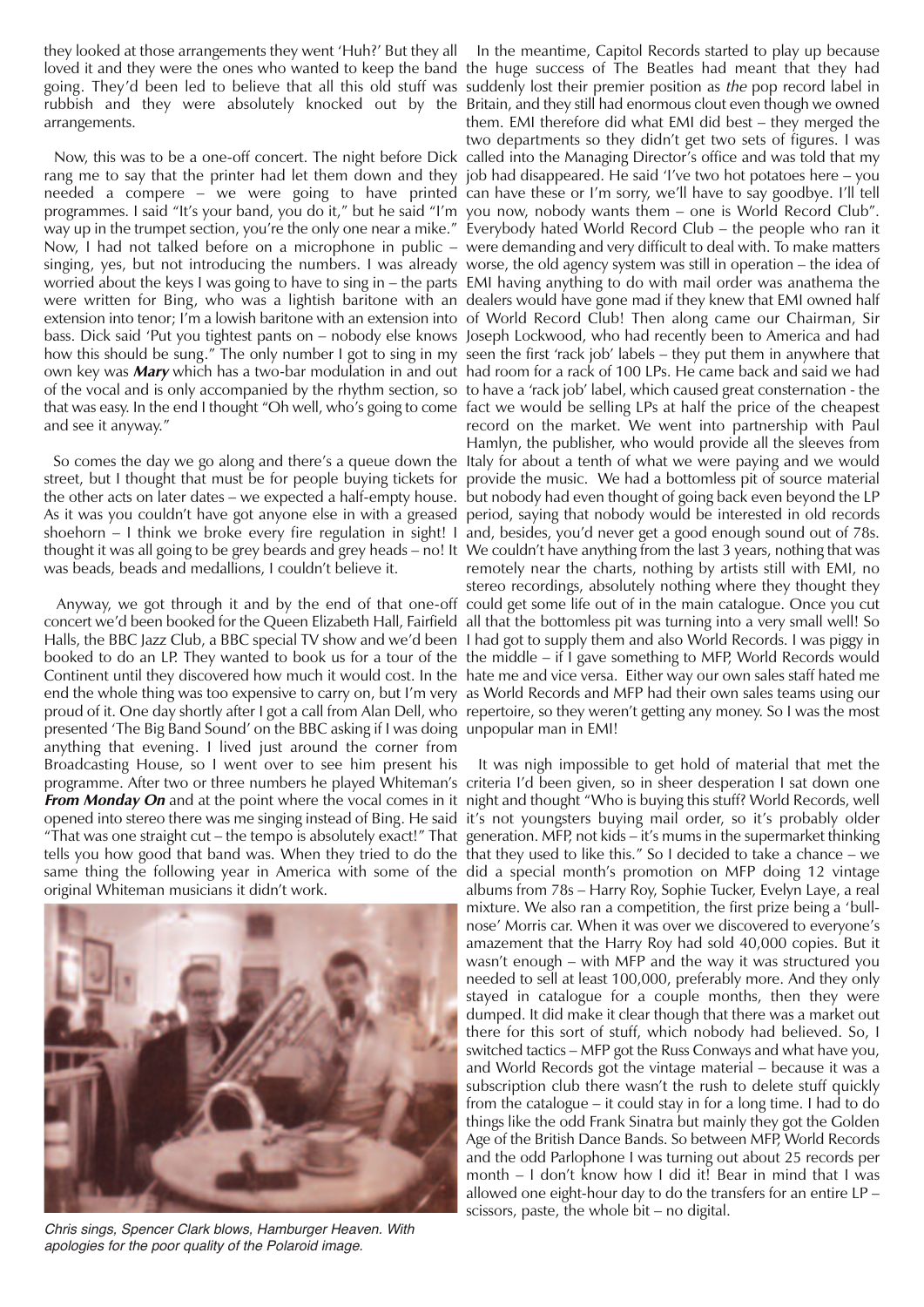lifted – they also said that I could have £1000 to make an album agreement. That was until one day I spotted a CBS cheap label – even then that was stingy, but I'd already worked out that it LP which included several Louis Armstrong tracks from OKeh; so wasn't artists that mattered but certain categories of music – for I went triumphantly into the office waving the LP saying that they example we had no Hawaiian music that I could get my hands had broken the agreement, and if they had, so could I. So I on, but one day I discovered that our Press Officer, Sid started touse that material on World Records rather than having Gillingham played Hawaiian guitar and had an Hawaiian band to do it on full-price Parlophone, so the Bixes and Louis' went to as a hobby. We went into the studio one Sunday with his band World Records, and that broke that barrier. and knocked off 12 titles. You could hardly issue them as 'Sid Gillingham's Band' but the Beach Boys were then in the charts, so I just added 'Waikiki' in front and the Waikiki Beach Boys not officially. Denis Preston, who recorded a lot of Caribbean gave MFP their first million seller. The film *Zorba the Greek* was material in London in the 1950s, ran Lansdowne Studios in the really popular and everybody wanted bouzouki music, so I went Lansdowne Road in Notting Hill. He also recorded a lot of Trad down to the Greek restaurant in Charlotte Street in Soho where jazz bands and quite a lot of modern jazz that went out on they had a bouzouki player – he became 'Tacticos and the Music Columbia in the 'Lansdowne Series.' One of the things he did From the Greek Islands' – another million seller, no royalty! Sid was an album by Adelaide and I was there for the session. Having had a threepenny royalty, so he did quite well – I also told him done Adelaide, the obvious one to do next was Elisabeth Welch that if the material was out of copyright he could put in a –officially I wasn't supposed to be involved as it was outside EMI. copyright arrangement and get royalties on that too. I did well We wanted to do a third one of the other great black singer from out of that as Sid said he wouldn't have known about that and the 1920s that made their home in Europe – Josephine Baker. cut me in, so I've got one or two Hawaiian copyrights to my She came over to appear at the Palladium for a week as a lastname!

– it had to be visual; luckily we had a brilliant sleeve designer wasn't anyone available at such short notice in England, and called Felix Brenner and he had some great designs. We also got someone came up with the idea of getting Josephine Baker, who the 'takeover' cast of *My Fair Lady* to record the music on flat at that time was regarded as finished. Besides, she'd never been fees and that was the first time an all-gold record sleeve was well known in Britain anyway. They'd already had a go with issued. And it was another million seller. I was still being allowed Mistinguett and it was dreadful – I saw her when see came over

MFP sales went berserk and we finally got the 'no stereo' band lose money, but I still wasn't allowed to stray from the CBS/EMI

I realised that you couldn't sell MFP records by listening to them wasn't anybody they could get from Hollywood in time and there to make the odd Parlophone LP provided I kept quiet and I didn't in 1948 – oh dear, she was way past it. She couldn't even I also managed to record my dear friend Adelaide Hall – but minute fill in. Debbie Reynolds was due to appear but she'd broken her ankle and they were stuck for a headliner. There



Chris with Barbara Jay, Maxine Sullivan, Adelaide Hall and David Lund, May 1986. According to Chris the photo was taken by Beryl *Bryden.*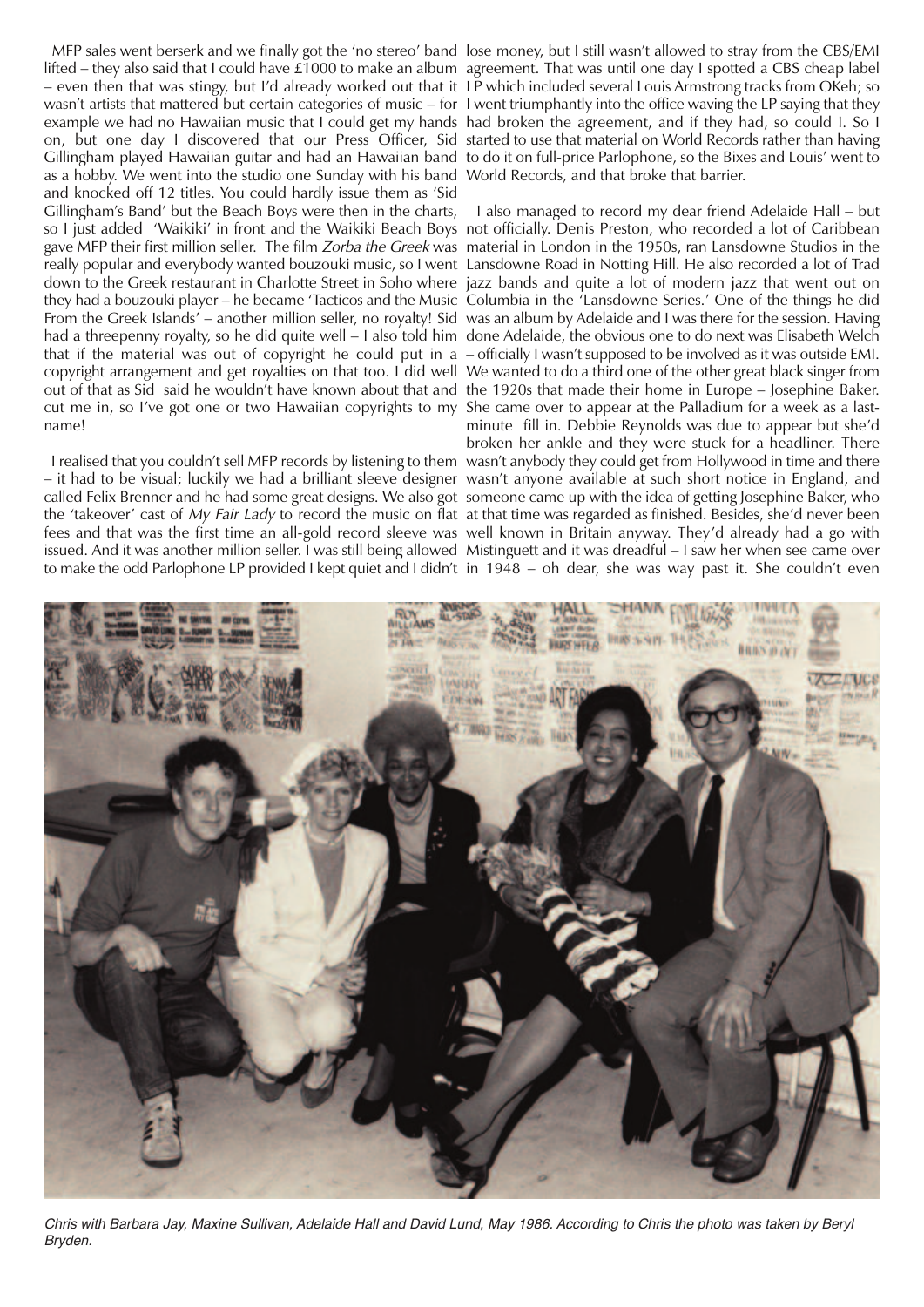remember the words to her big hit 'Mon Homme!' Anyway it One day I got a phone call from Kenith Trodd, who was a BBC was suddenly announced that Josephine was coming to the producer, who I knew through Joyce Stone, Lew Stone's widow, Palladium and having been upset seeing Mistinguett and the who said there was this new six-part television series coming up wreckage of what had obviously been a fine artist I thought "Do-called *Pennies From Heaven* set in the 1930s, and the main I want to see this?" Dennis felt the same, so we went for the protagonist was in the music business, so lots of music was Monday afternoon matinee, the worst possible slot. This needed. Dennis Potter had written the script and had his own 'creature' came on to the stage in an ice blue catsuit slit down to thoughts on the music, so my first question was "Who are you the belly button, ostrich plumes that actually touched the top of going to get to play the music?" "Oh no, we're going to use the proscenium arch and came down the stage – they talk about records" "What, people miming to records from that period?" I

that were bigger than the Duke's, but she looked amazing. Her It sounded mad, but Dennis loved that sort of music as did Ken figure was superb, she was singing far better than she had ever and they'd already chosen a certain amount of material they done in her youth – the voice had filled out – it was mellow, it wanted – now they needed a whole stack more. Ken explained was warm – and what a range she'd got! By the end of the first that this was going on screen but we need background music as week she'd been held over for another week and had rave well and we need your help. I went down to see a couple reviews in the papers – the Palladium wanted her to stay longer episodes being filmed and thought it was so completely off the still but she was committed to appearances in Paris. So, Denis wall that it's either going to lay a gigantic egg or be an enormous and I went to see her. She said yes, she'd be delighted to do an success - I didn't know which. I thought that if I did an album to album for us, but she couldn't do it yet, because she was going tie in with it using tracks that hadn't been used on my dance to back on stage in Paris for the first time in 20 years to celebrate band series LPs, I could sell enough to my World Records dance her 50<sup>th</sup> year since coming to Paris. She went to do a show at the band buyers to get us off the hook, and if by any chance this Bobbino and she said that when the show was over she'd contact thing is a hit we'll maybe sell some extra. Well, it went to number us to make arrangements. She opened at the Bobbino to the sorts 18 in the pop charts and stayed there for 15 weeks, and went of reviews that people would die for – and she actually died four on selling and selling. By then World Records had stopped being days later. I know I decry her early records – she was terrible - a mail order club and were available in catalogue, but not at full but my God, she learned, and she became a really great artist – price. the finest as such in her mature years that I ever saw on the stage, second only to Marlene Dietrich.

a panther walk, well she's the only woman I've ever seen do it. said. "Yes, and it might be a woman miming to a man's voice Unbelievable! She'd sequins stuck on the bags under her eyes going to attract attention, and this was obviously going to do so. and vice versa" Ken said. Everything Dennis Potter wrote was

> Pennies From Heaven actually finished my career with EMI – because a year or so after that I got rid of MFP. I had been off



Chris (left) with Elisabeth Welch, Hubert Gregg, Vivian Ellis and Hermione Ellis, Cafe Royal, London, May 25, 1977.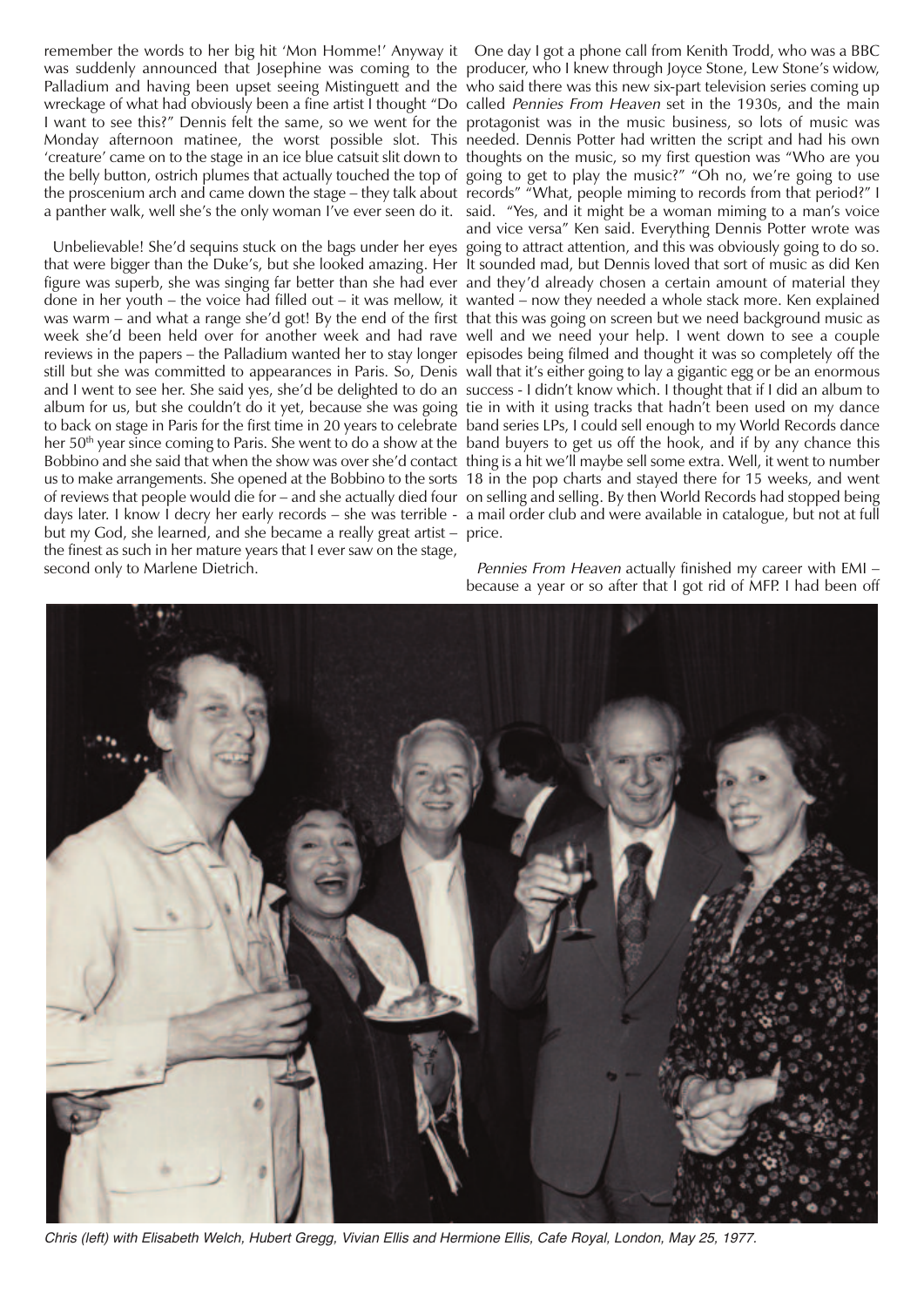that my role within MFP was unnecessary, and was in fact a block furious – "How could they do that to you" he said. Anyhow, we to it moving on. I came back to work and my desk was piled with had a coffee and I was about to go, when Joe called me into his work for MFP but it had still been going on without me. That left inner office. "Are you all right for money? No silly pride, now. If me vulnerable, though I didn't know it at the time. I was officially you need any help you come to me and Mildred. We'll make attached to the MoR division at Manchester Square and was sure you're all right." I left and walked down the corridor when doing work for them such as LPs by Ginger Rogers and the Mildred comes up to me:- "Darling, are you OK for money? Midnight Follies Orchestra. My boss wanted me to work with the Because if you're not you come to me and Joe." And they meant back catalogues of Engelbert Humperdinck, Tom Jones and it… Gilbert O'Sullivan – all three were considered over the hill at that time. I said no, and was promptly demoted to just handling Harry Roy was another good friend. Unlike Joe he was a fool World Records and sent out to Richmond, which I hated. Along with money; he was stupidly generous, unlike his brother Syd. came a guy called Richardson as the new MD – he'd been To give you an example, he had a penthouse in Park Lane, so his brought in to do all the necessary slashing so that the existing sister had to have one too, and his mother. I first met him when people wouldn't be seen with blood on their hands. He saw that I did a MFP reissue of his band and I had to organise the World Records was a separate unit out at Richmond and was threepenny royalty. He said "Come to lunch." I can't remember earning a reasonable profit but it could be chopped without where it was but it was fairly swanky. So over the next few anyone realising it. The final stick they beat us with was "Look meetings he'd invite me to lunch, until I realised that he couldn't what you did with *Pennies From Heaven* and look now what really afford any of this. So the next time I said "Harry, where do you're doing." We said that we didn't have a television series to you go for lunch when I'm not with you?" He said "Well, there's climb on the back of, so that was the end of World Records and a rather nice pub round the corner that does decent food." "Just I was made redundant.

and his wife, Mildred, whose office on Upper Regent Street was and some did. Harry never went into the big impresario thing just around the corner from my flat. I'd often call in for a coffee like Hylton. He told me quite flatly it was seeing Larry Shields

work ill for 6 weeks or so but I had been saying for some time absolutely livid when I told him what had happened. He was

Shortly after I was dumped by EMI I popped in to see Joe Loss bandleader image – he imagined people expected it of him – and a chat on the way home, and on this particular day Joe was and the Original Dixieland Jazz Band at the Hammersmith Palais the job for me" I said. "I haven't got the time to do all these big lunches." He still thought he had to live up to the famous



*Chris, John R.T. Davies and Jim Shepherd, in John R.T.'s 'den', Burnham. Photo courtesy Dave Bennett*